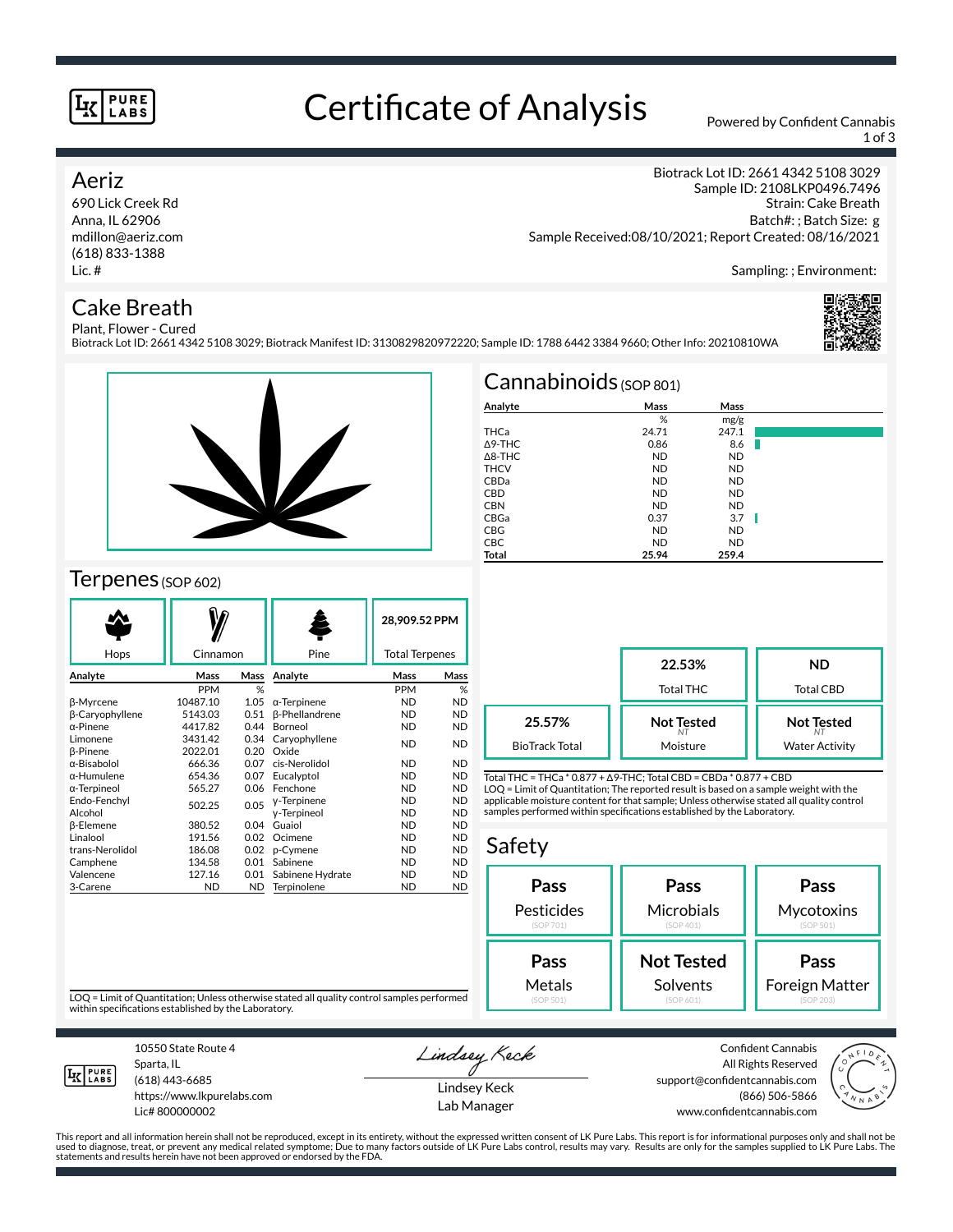#### **PURE LABS**

# Certificate of Analysis Powered by Confident Cannabis

2 of 3

### Aeriz

690 Lick Creek Rd Anna, IL 62906 mdillon@aeriz.com (618) 833-1388 Lic. #

Biotrack Lot ID: 2661 4342 5108 3029 Sample ID: 2108LKP0496.7496 Strain: Cake Breath Batch#: ; Batch Size: g Sample Received:08/10/2021; Report Created: 08/16/2021

Sampling: ; Environment:

#### Cake Breath Plant, Flower - Cured

Biotrack Lot ID: 2661 4342 5108 3029; Biotrack Manifest ID: 3130829820972220; Sample ID: 1788 6442 3384 9660; Other Info: 20210810WA

| <b>Pesticides</b> |      |       |      | Pass   | <b>Microbials</b>                                                                                                                                   |            |            | Pass          |
|-------------------|------|-------|------|--------|-----------------------------------------------------------------------------------------------------------------------------------------------------|------------|------------|---------------|
| Analyte           | LOO. | Limit | Mass | Status | Analyte                                                                                                                                             | Limit      | Mass       | <b>Status</b> |
|                   |      |       |      |        |                                                                                                                                                     | CFU/g      | CFU/g      |               |
|                   |      |       |      |        | Aerobic Bacteria                                                                                                                                    | 10000      | ND.        | Pass          |
|                   |      |       |      |        | Bile-Tolerant Gram-Negative Bacteria                                                                                                                | 100        | <b>ND</b>  | Pass          |
|                   |      |       |      |        | Coliforms                                                                                                                                           | 100        | ND.        | Pass          |
|                   |      |       |      |        | E. Coli                                                                                                                                             | $\circ$    | ND.        | Pass          |
|                   |      |       |      |        | Salmonella                                                                                                                                          | $\circ$    | ND.        | Pass          |
|                   |      |       |      |        | Yeast & Mold                                                                                                                                        | 1000       | ND.        | Pass          |
|                   |      |       |      |        | TNTC = Too Numerous to Count; Unless otherwise stated all quality control samples<br>performed within specifications established by the Laboratory. |            |            |               |
|                   |      |       |      |        | <b>Heavy Metals</b>                                                                                                                                 |            |            | Pass          |
|                   |      |       |      |        | Analyte                                                                                                                                             | LOO        | Mass       | <b>Status</b> |
|                   |      |       |      |        |                                                                                                                                                     | <b>PPM</b> | <b>PPM</b> |               |

Chromium

LOQ = Limit of Quantitation; Unless otherwise stated all quality control samples performed within specifications established by the Laboratory.

|     |       |            | Pass        |
|-----|-------|------------|-------------|
| LOC | Limit |            | Mass Status |
| PPB | PPB   | <b>PPB</b> |             |
|     | 0.10  | <b>ND</b>  | Pass        |
|     | 0.10  | <b>ND</b>  | Pass        |
|     | 0.10  | <b>ND</b>  | Pass        |
|     | 0.10  | <b>ND</b>  | Pass        |
|     | 0.10  | <b>ND</b>  | Pass        |
|     |       |            |             |

Arsenic **And Pass Arsenic Contract Contract Contract Contract Contract Pass** Cadmium ND Pass<br>
Chromium ND Pass

Lead **ND** Pass Mercury **ND** Pass

LOQ = Limit of Quantitation; Unless otherwise stated all quality control samples<br>performed within specifications established by the Laboratory.

LOQ = Limit of Quantitation; Unless otherwise stated all quality control samples performed within specifications established by the Laboratory.

10550 State Route 4 Sparta, IL (618) 443-6685

**LK** LABS

Lic# 800000002

https://www.lkpurelabs.com

Lindsey Keck



Lindsey Keck Lab Manager

All Rights Reserved support@confidentcannabis.com (866) 506-5866 www.confidentcannabis.com

This report and all information herein shall not be reproduced, except in its entirety, without the expressed written consent of LK Pure Labs. This report is for informational purposes only and shall not be<br>used to diagnos statements and results herein have not been approved or endorsed by the FDA.